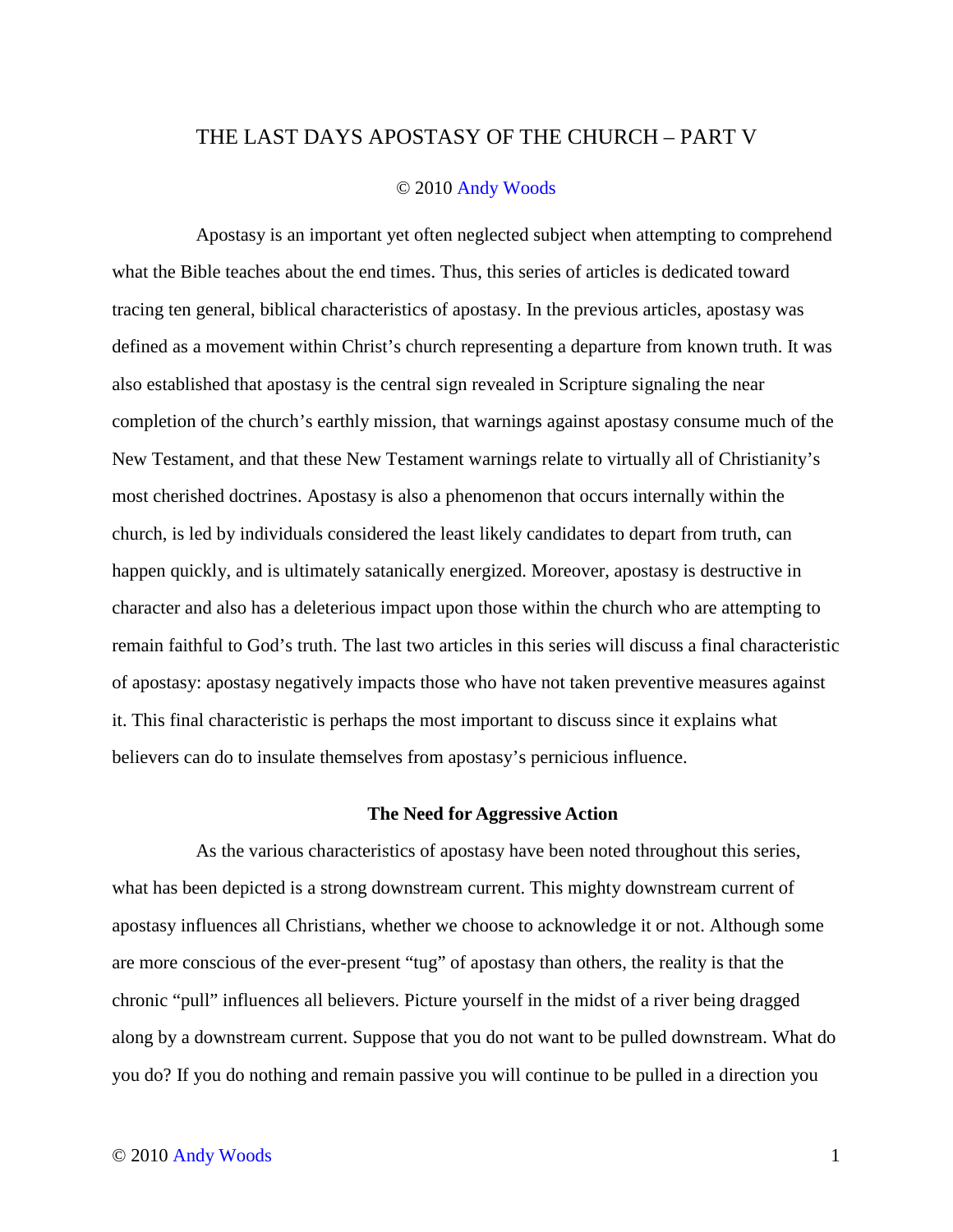do not want to go. The only way to reverse your predicament is to do something active or aggressive. For example, assuming the river is shallow enough, you might attempt to brace your feet on the bottom of the river in order to counteract the river's natural downstream direction. You could also paddle upstream or toward the shoreline. You could even call out for help. The only real unacceptable option is remaining passive. Passivity is a sure guarantee that you will be taken in the direction you do not want to go.

While we all understand this imagery in the context of the natural world, the same imagery is equally applicable in the spiritual world. Remaining passive is a sure way to succumb to apostasy's negative influence. What aggressive action must be taken in order to find insulation and protection from apostasy's constant influence? The answer to this question is really quite simple. Upon encountering a New Testament command exhorting the believer to do something, we simply obey the command. The New Testament is littered with such commands. As these imperatives become more than words on a page to us but rather things that we incorporate into daily life, we soon discover that the influence that apostasy once had over us begins to wane.

Many of these biblical injunctions amount to simple preventive maintenance. We all understand that over the long run it is easier and less expensive to take our automobiles in for regular mechanical check ups in order to prevent a break down from occurring rather than taking the car in after it has already broken down. As the saying goes, "an ounce of prevention is worth a pound of cure." In other words, being proactive in order to prevent something bad from happening is better than reacting to a bad situation after it has already transpired. As Proverbs 27:12 puts it, "A prudent man foresees evil and hides himself; the simple pass on and are punished." As we regularly obey a host of New Testament commands, we discover that we can actually prevent apostasy from occurring, which is better than making a difficult "up hill climb" back to divine truth after we have already apostatized. Similarly, by implementing a variety of New Testament commands, we can prevent apostasy from even occurring in our personal lives.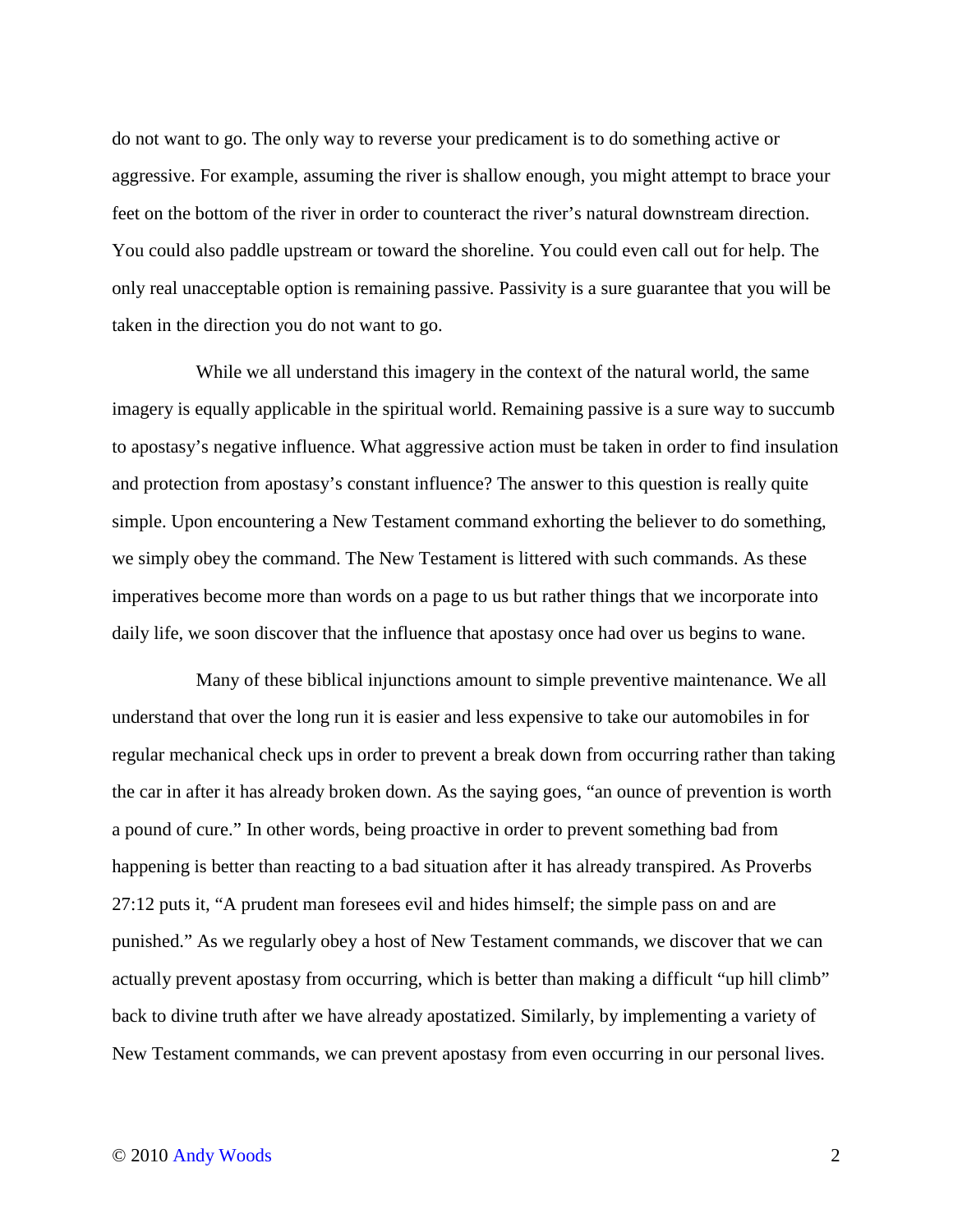## **Test All Things**

One such command is, "Test all things; hold fast what is good" (1 Thess. 5:21). How do believers "test all things"? One of the greatest gifts given to us by God is a reliable standard of divine truth through the closed canon of Scripture. The Holy Spirit, who authored the Scripture (2 Tim. 3:16; 2 Pet. 1:20-21), is not schizophrenic. It is impossible for the Holy Spirit to say one thing at one time and something contradictory another time. In other words, it is an impossibility for the Holy Spirit to reveal something in Scripture and then something entirely different through a human teacher, prophet, theologian, doctrine, philosophy, etc…Thus, believers can protect themselves from the apostasy that is so prevalent in our day by simply comparing everything we hear with the eternal Word of God. Those items taught to us that are consistent with what God has already revealed in Scripture are to be accepted and embraced while those things that are inconsistent with scriptural truth are to be rejected and discarded.

Of course, the command to "test all things" in this manner is replete throughout the Bible. This exhortation is as old as 1405 B.C. when Moses on the plains of Moab exhorted the Jews who were on the verge of entering Canaan not to believe every prophet. He explained, "If there arises among you a prophet or dreamer of dreams, and he gives you a sign or wonder, and the sign or the wonder comes to pass, of which he spoke to you, saying, 'Let us go after other gods which you have not known, and let us serve them,' you shall not listen to the words of that prophet…" (Deut 13:1-3). Here, Moses explains that the test of truth is not an experience or even a miraculous manifestation from a prophet who "arises among you." Rather, truth is determined by whether the prophet's message is in conformity with prior divine revelation. In this case it is not since the prophet's exhortation to "go after other gods" contradicts the first two commandments in the previously revealed Decalogue (Exod 20:1-6; Deut 5:6-10). These verses are especially important for today's experientially based Christianity, which is prone to attach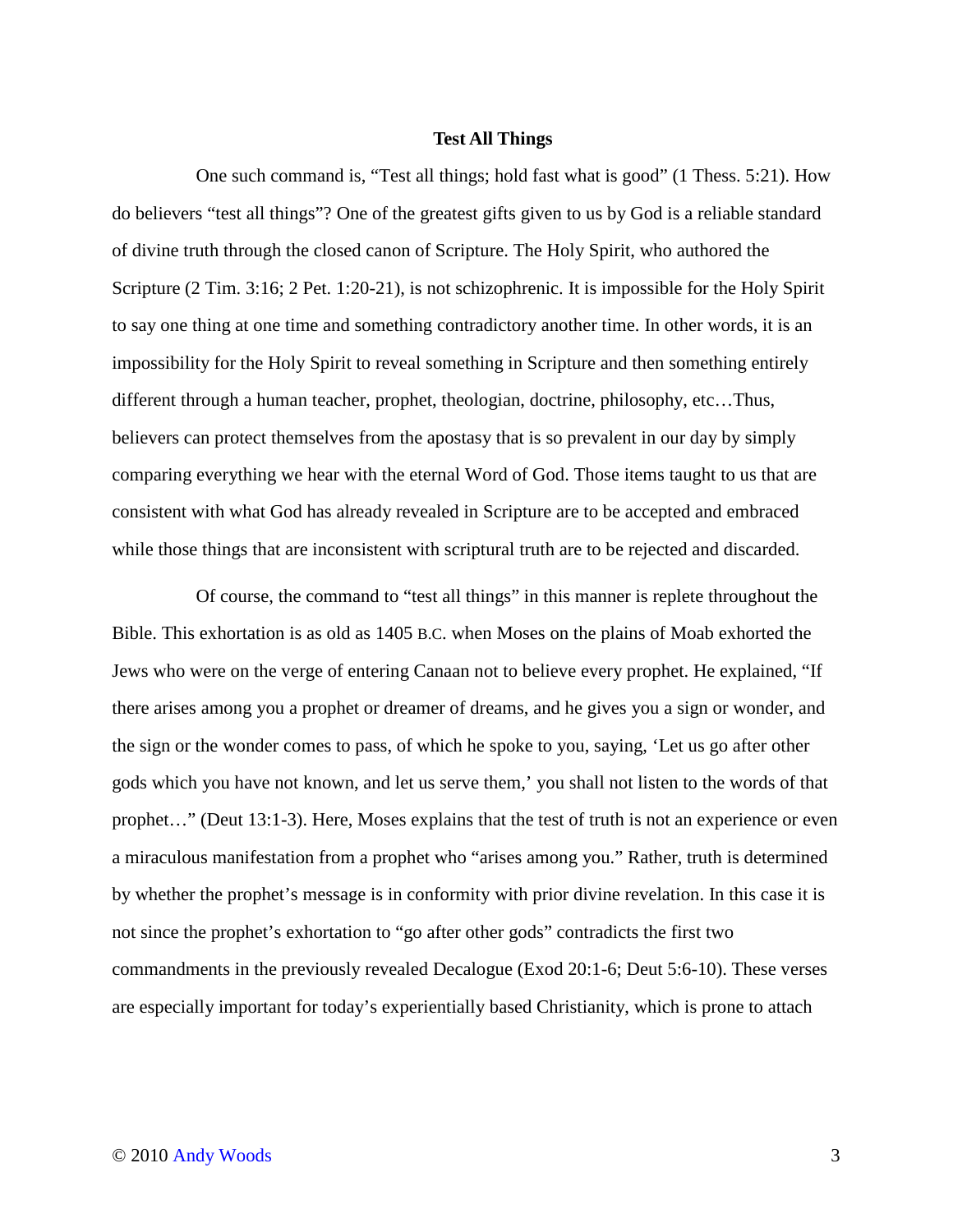divine authority to a message based upon a subjective experience, a miraculous manifestation, $<sup>1</sup>$ </sup> or even the giftedness of the presenter. Paul taught the same principle in the New Testament when he told the Galatians, "But even if we, or an angel from heaven, preach any other gospel to you than what we have preached to you, let him be accursed" (Gal. 1:8). Notice that Paul explained that divine authority should not be ascribed to a teaching made either by him or any other apostle or even an angel<sup>2</sup> if such a teaching contradicted what prior revelation taught concerning the gospel.

Moreover, the Scripture commends the Bereans for testing all things. Acts 17:11 says of them, "These were more fair minded than those in Thessalonica, in that they received the word with all readiness, and searched the Scriptures daily to find out whether these things were so." Apparently, the Bereans understood the principle of testing all self-proclaimed sources of truth by prior revelation. They even, to their credit, put Paul himself to the test on a daily basis. Christ similarly commended the Ephesians for following the same practice of testing all things. He said of them, "And you have tested those who say they are apostles and are not, and have found them liars" (Rev. 2:2). Although Christ later criticized the Ephesian Christians, He commended them for their unwillingness to accept something as true simply because it claimed to have come from an apostolic source. He praised them for their diligence in testing all things through the light of prior revelation. John similarly sought to insulate his readers from encroaching Gnosticism by also teaching them to test all things by prior divine revelation. He explained, "Beloved, do not believe every spirit, but test the spirits, whether they are from God; because many false prophets have gone out into the world" (1 John 4:1).

<u>.</u>

 $1$  How can these false prophets perform miracles if they are not in a right relationship with God? Satan is also in the miracle working business as many sections of Scripture amply testify (Exod. 7–8; Matt. 7:21-23; 24:24; Acts 8:9; 16:16; 2 Thess. 2:9; Rev. 13:3, 13, 15; 16:13-14; 19:20).

 $2$  Interestingly, many false religions that are prevalent today got their start from someone allegedly receiving a communication from an angel. Such an angelic manifestation, in and of itself, should not be mistaken for divine truth since Satan can also appear as an attractive angel (2 Cor. 11:14; Isa. 14:12-13; Ezek. 28:14).